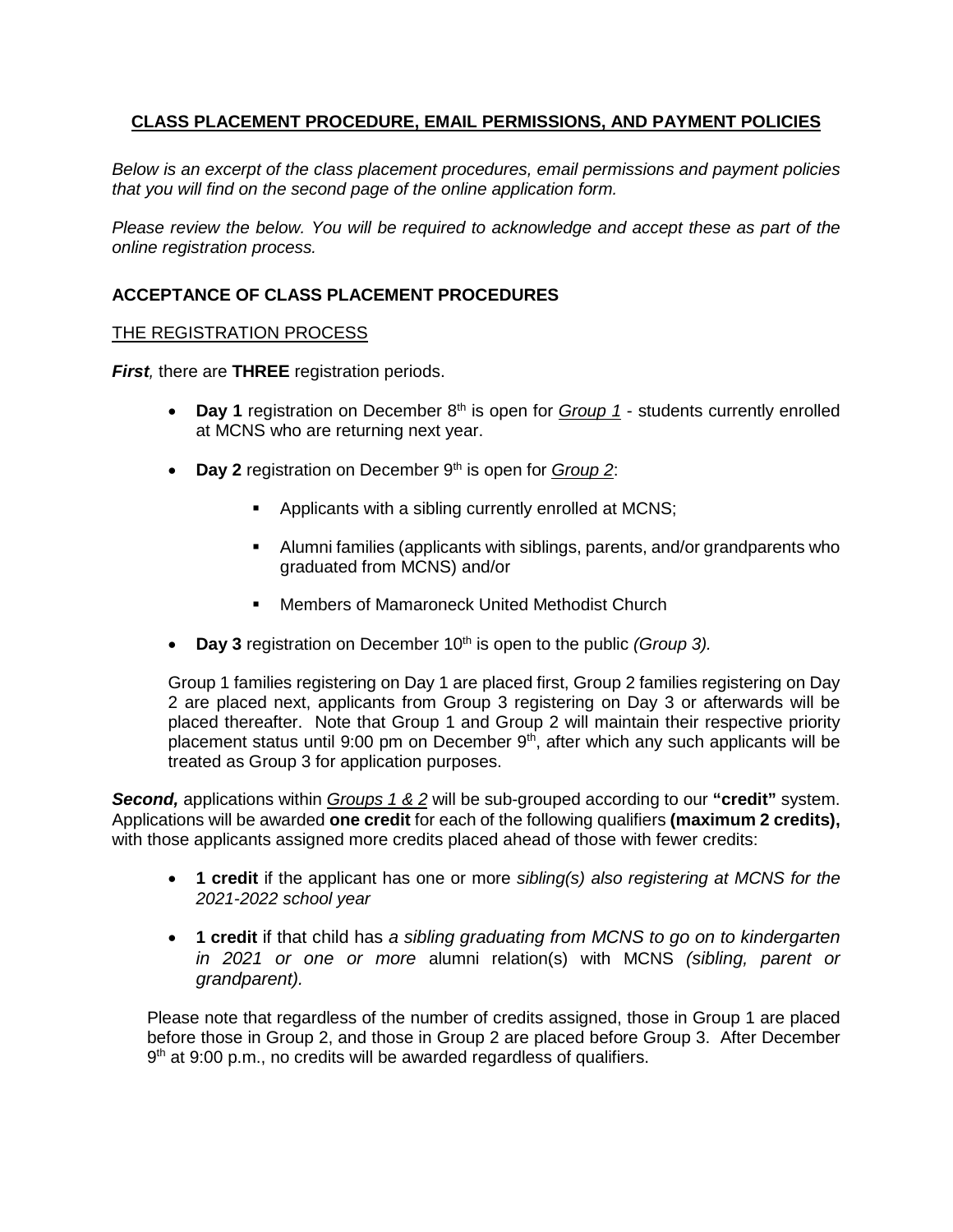**Third,** the **time** that the application is **submitted** online is considered. Applicants in the same sub-group with the same number of credits are ordered by application time. Earlier times are given preference.

When placing an applicant, the school retains the right at all times to take into consideration various other factors, including but not limited to the needs of the applicant, the make-up of each class, and the ages of the students applying to and enrolled at the school.

Applicants will be notified the latest by mid-January 2021 of the **program day/time** they are being offered. Applicants will **not** be notified of their specific classroom placement at this time. We do our best to accommodate your scheduling preferences, however it is not guaranteed due to restrictions on class sizes.

# CLASS PLACEMENT

Class placements are made at the discretion of the Directors over the spring and summer. When assigning your child to a class, the Directors will take into consideration your child's birthday, along with teacher input and the developmental and social characteristics of your child and the makeup of the class overall. For returning students, every effort is made to place students with at least one peer or former classmate. Class placements cannot be confirmed until classes are finalized in mid to late August. At that time, you will receive a letter with your child's class placement.

#### **EMAIL PERMISSION REQUEST**

MCNS is requesting your permission to use your email address in the following capacity for communications related to the 2021-22 school year. Please note we will not share your email address with any third parties.

#### **Please select one of the three options:**

- \_\_\_ I give MCNS permission BOTH (1) to use my email in the classroom directory and (2) to provide my email directly to the Class Parents for communications specific to classrelated events and materials.
- \_\_\_ I give MCNS permission ONLY to provide my email directly to the Class Parents for communications specific to class-related events and materials.
- \_\_\_ I DO NOT give MCNS permission to use my email as outlined above.

# **ACCEPTANCE OF PAYMENT PROCEDURES**

I understand that in order for my application to be complete and to be processed, I must make one payment of \$815.00 for each student, which represents two different fees to the school. This payment must be made via PayPal as part of this online registration process.

I understand that the \$815.00 payment includes a \$65.00 application-processing fee that I understand is non-refundable.